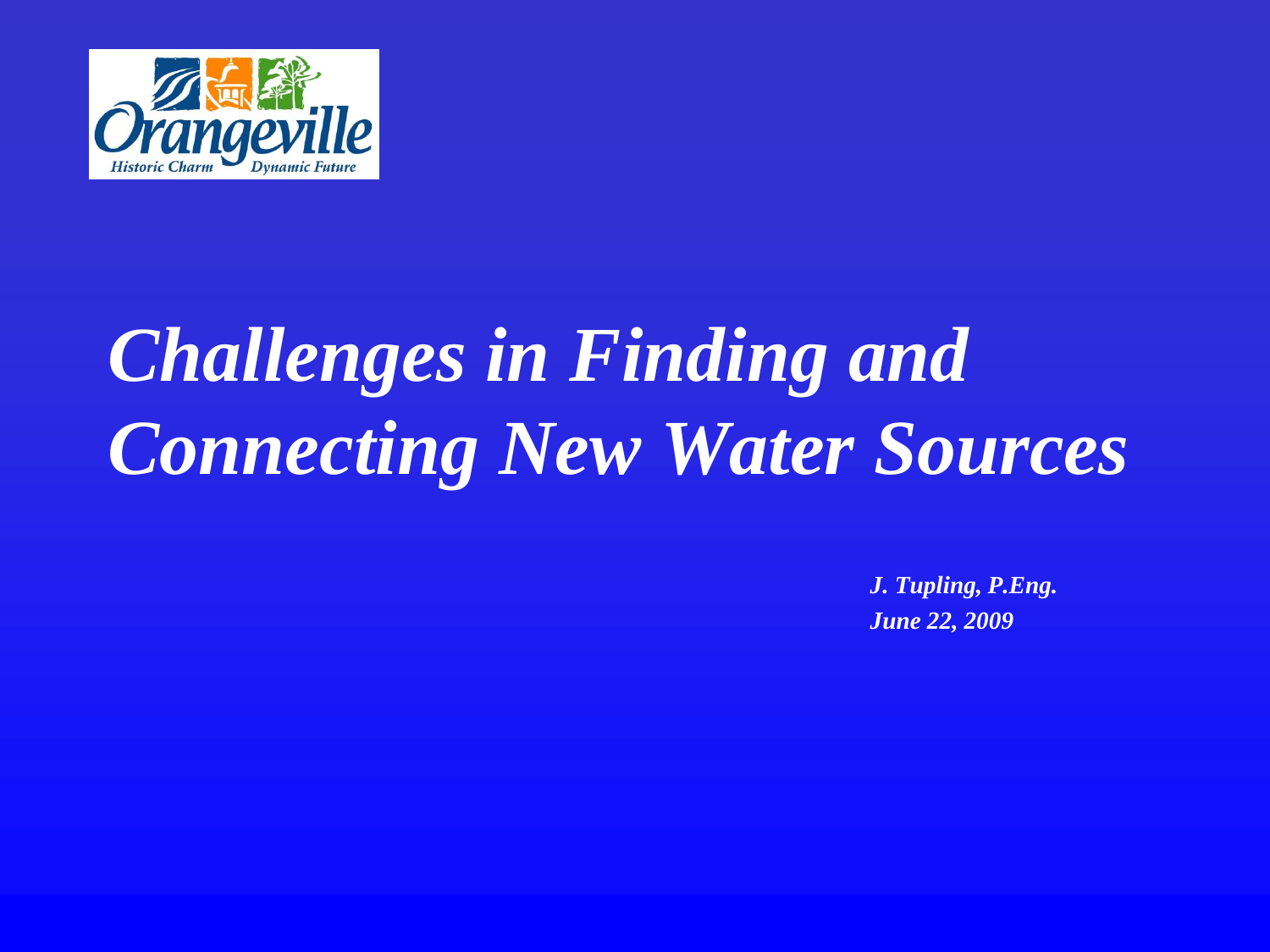

## The Process

- Process to find and connect a new water source is a good news / bad news story.
- Good news is there is a process that is available.
- Bad news is there will be challenges that have the potential to make the process lengthy, litigious, and/or acrimonious.
- But in the end a decision will be made.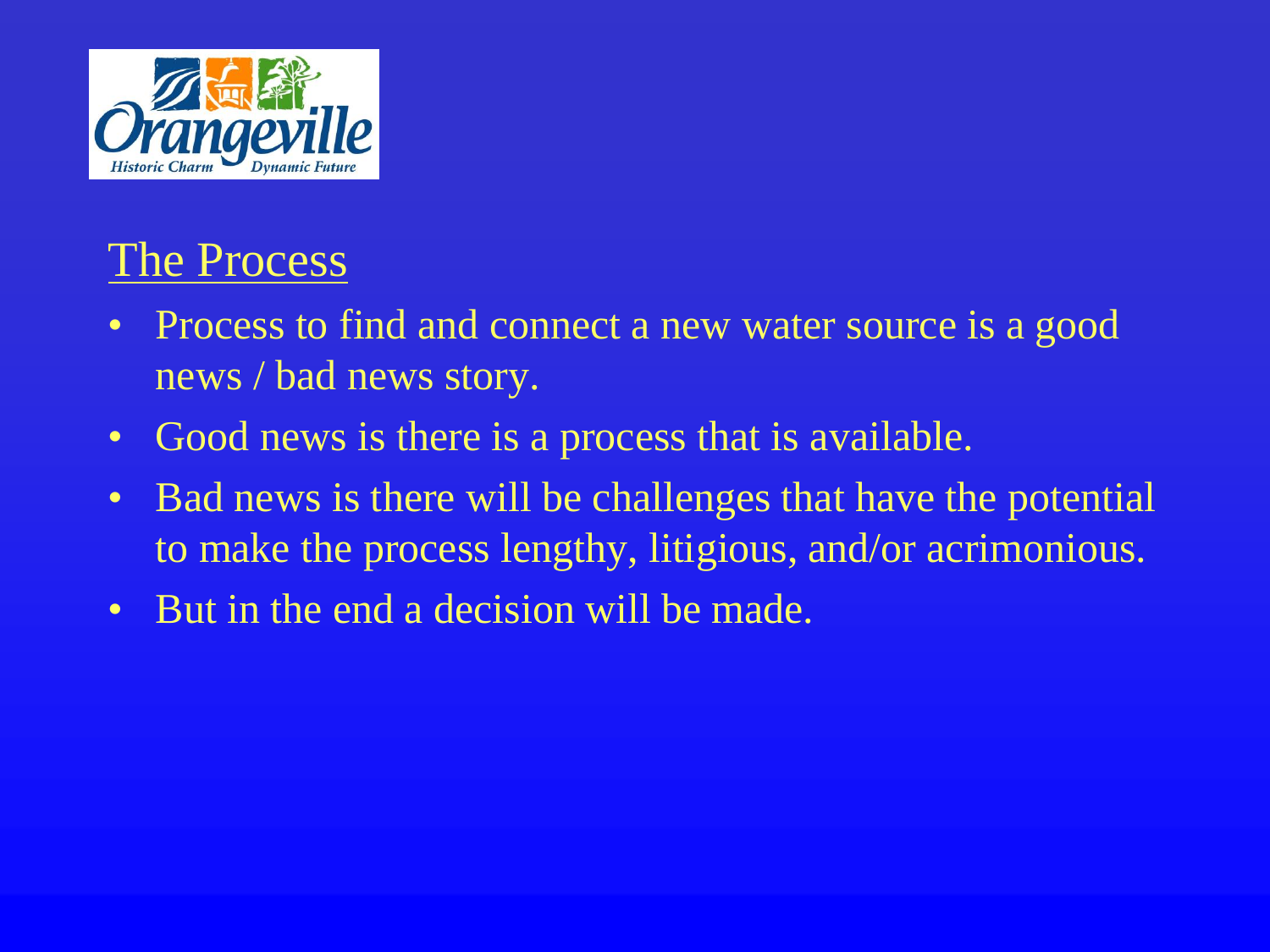

## The Planning Process for a New Water Source

- Required to follow the Municipal Class Environmental (EA) process under Environmental Assessment Act.
- Connecting a new water source is a Schedule C project under the Class EA process.
- Schedule A projects are pre-approved.
- Schedule B projects are subject to public consultation and screening.
- Schedule C projects involve a 5 phase planning and implementation process that includes significant public consultation .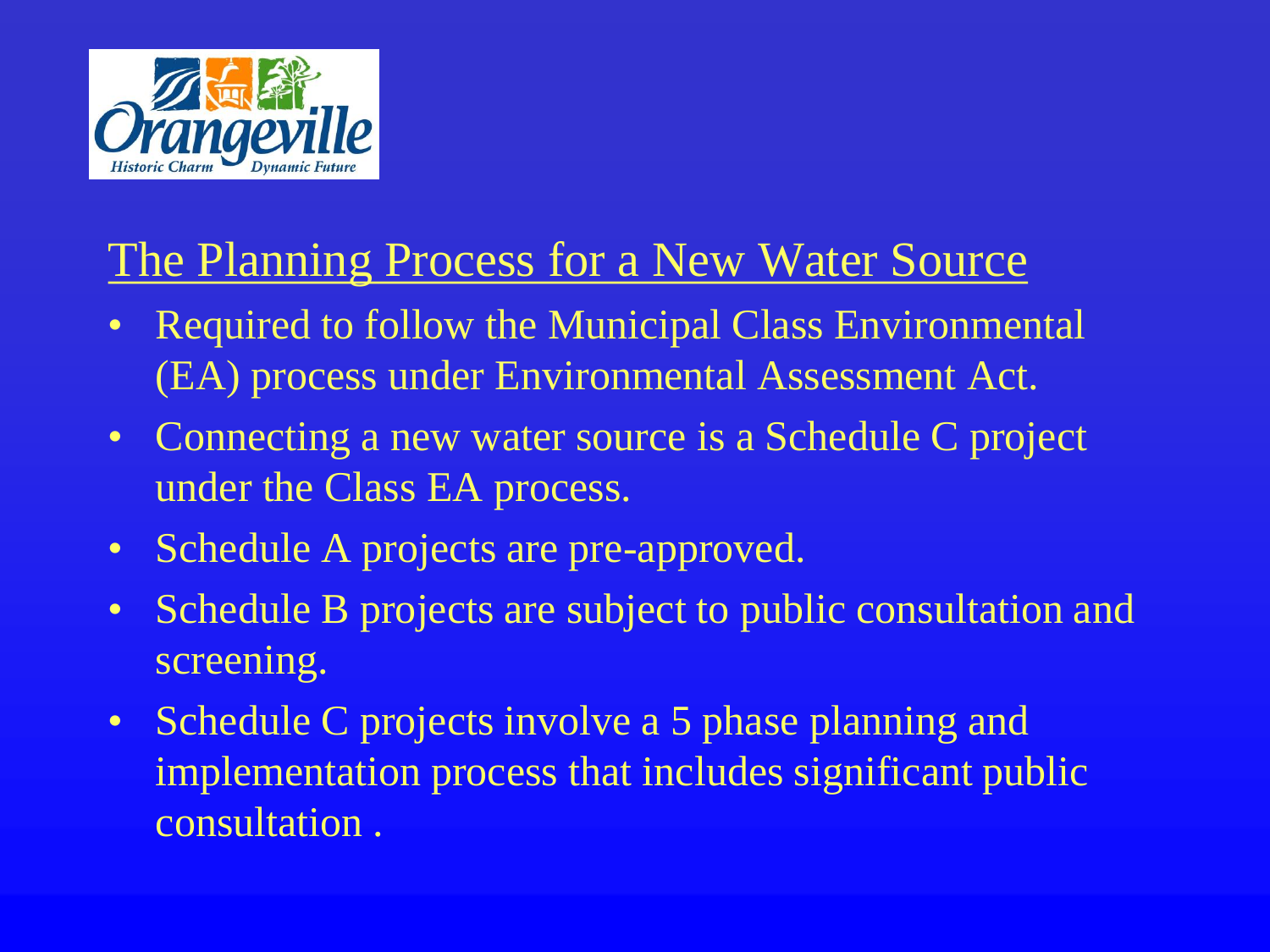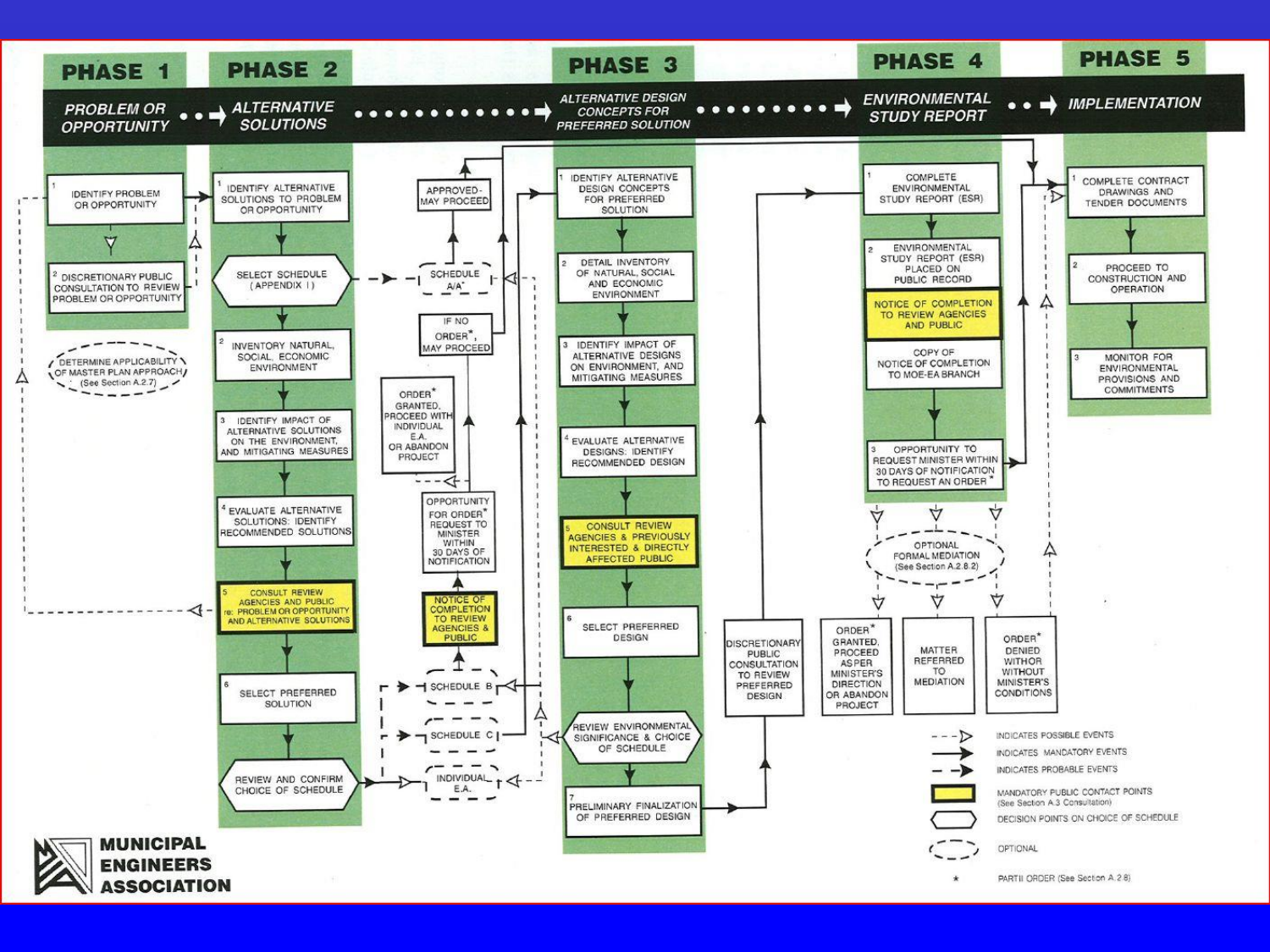

## The Steps in the Process

- Formulate the problem statement.
- Determine how much water is needed.
- Identify the options.
- Set out the steps in the process.
- Assess the challenges.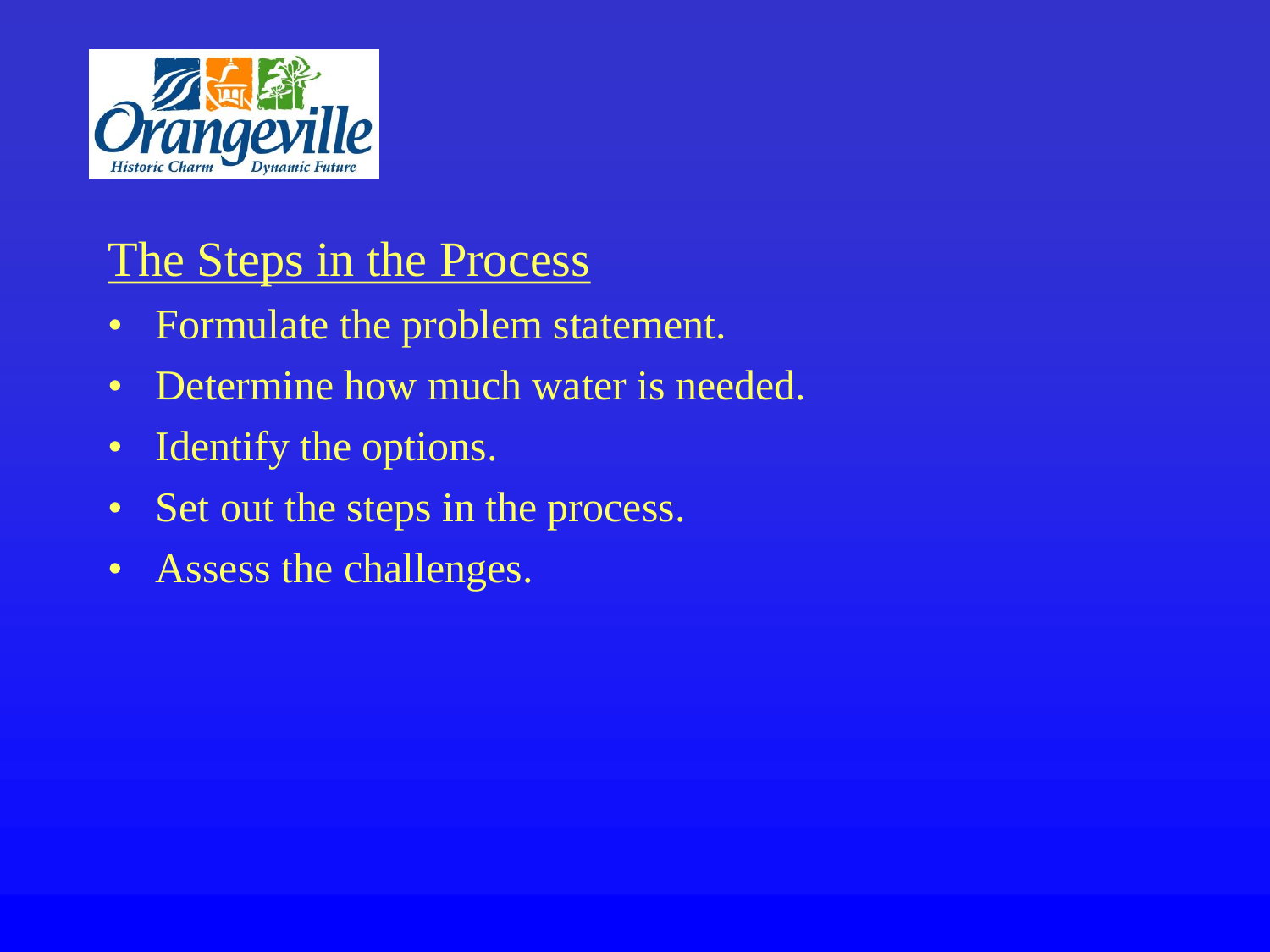

## Formulate Problem Statement

- The problem statement is preferably concise and to the point.
- Two examples:
	- $\triangleright$  "To identify additional supply capacity to service lands designated for development in the Town's Official Plan"; or
	- $\triangleright$  "To identify additional supply capacity to provide a sustainable supply for the existing community".
- The Tier 3 Groundwater Quantity Risk Assessment work can be used as a basis for the problem statement.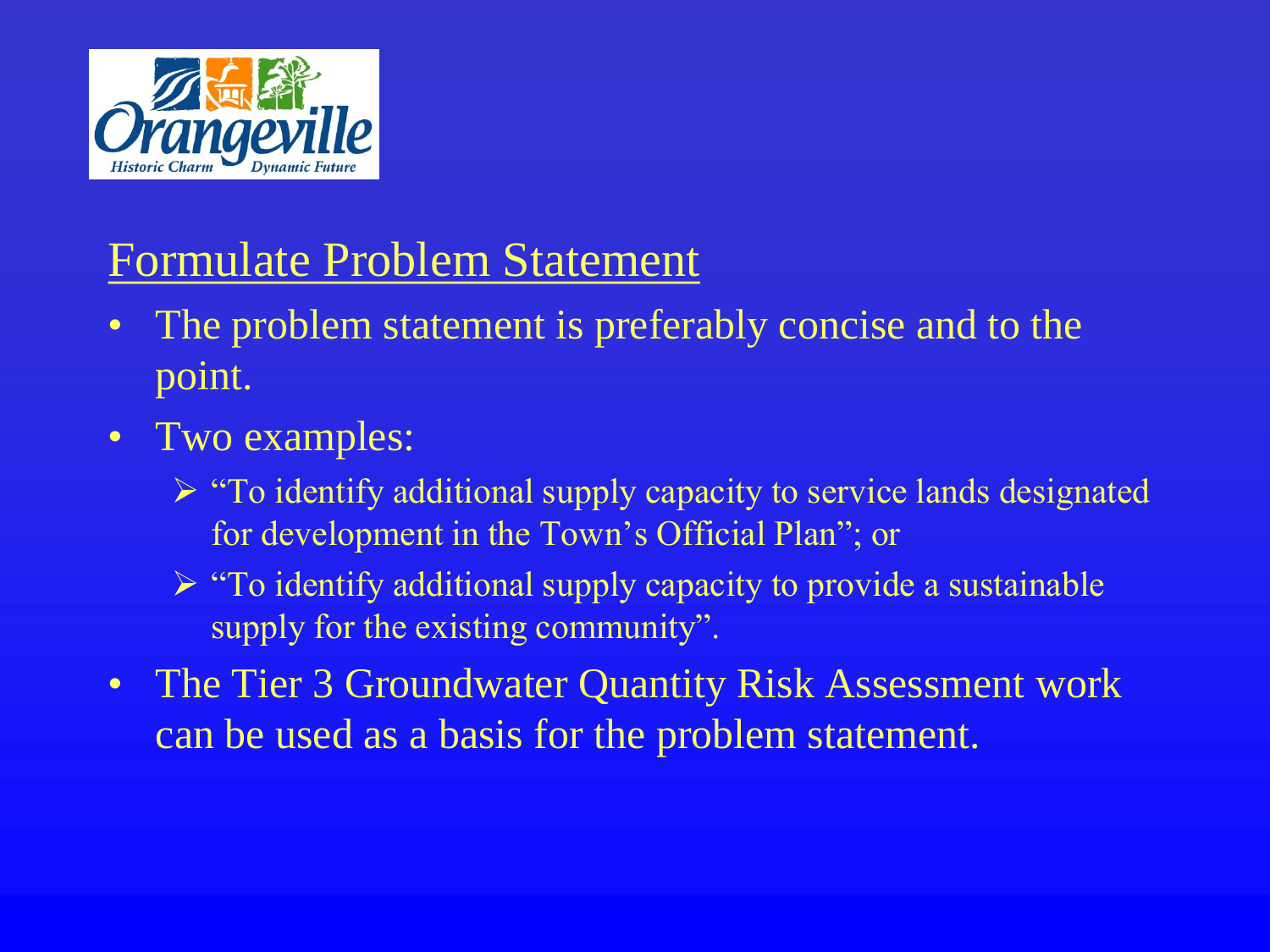

#### Determine How Much Water is Needed?

- Determine how much water will be needed to meet the future demand based on the municipality's Official Plan or to ensure a sustainable supply for existing community.
- For Orangeville, the current supply capacity is approximately 16,000 m<sup>3</sup>/day.
- 5 year average max day demand is approximately 13,000 m<sup>3</sup>/day.
- At build out, Orangeville will need an additional 4,000 m<sup>3</sup>/day +/- to service the planned growth, and assuming no loss in supply capacity.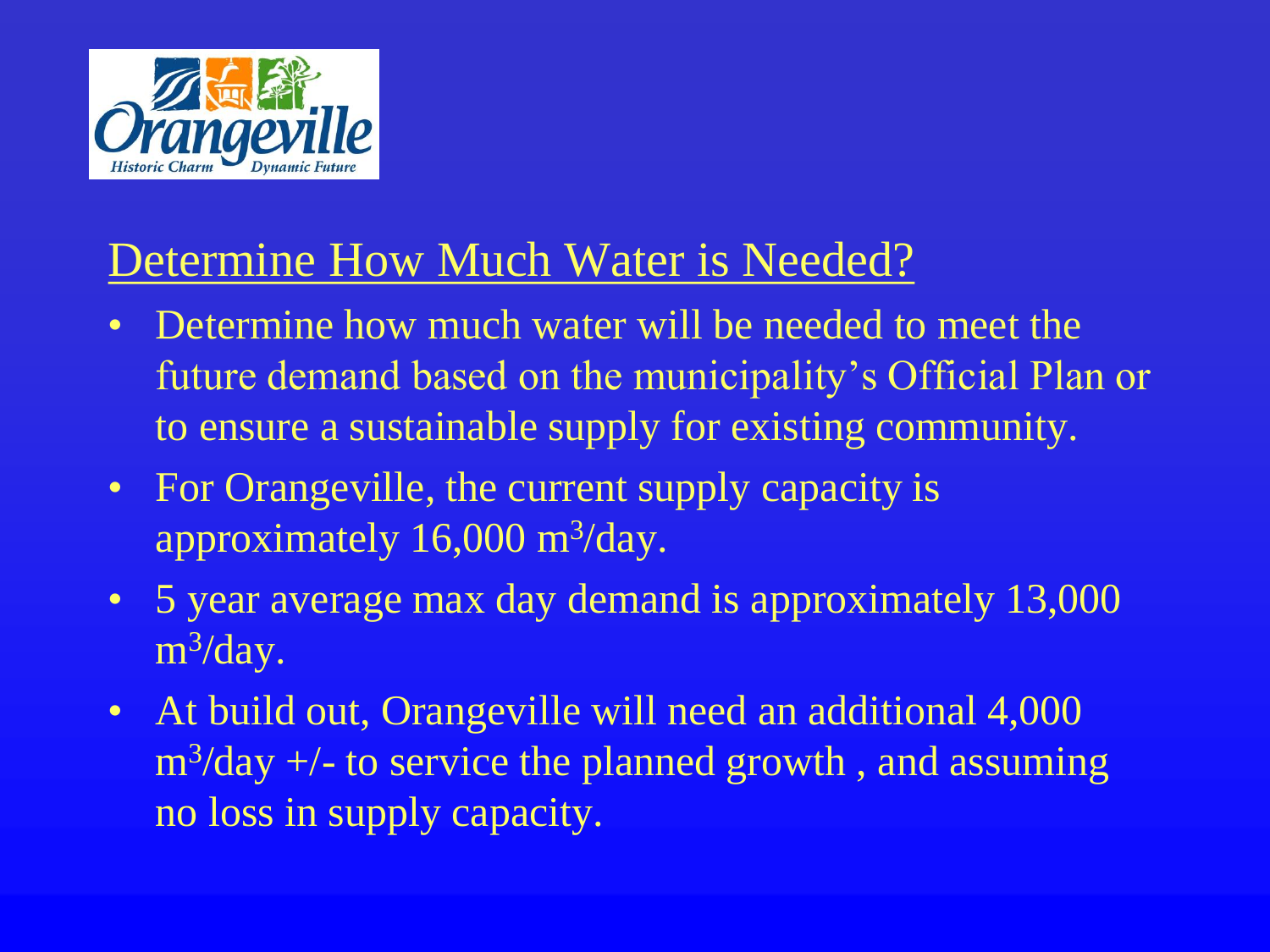

# Determine How Much Water is Needed - Other **Considerations**

- What population is the municipality going to be servicing?
- Does that future population meet the Places to Grow targets?
- Is it practical to try to obtain enough water to meet those targets?
- If a new water source can be found and connected, will there be adequate sewage treatment capacity for the growth the additional water supply capacity will support?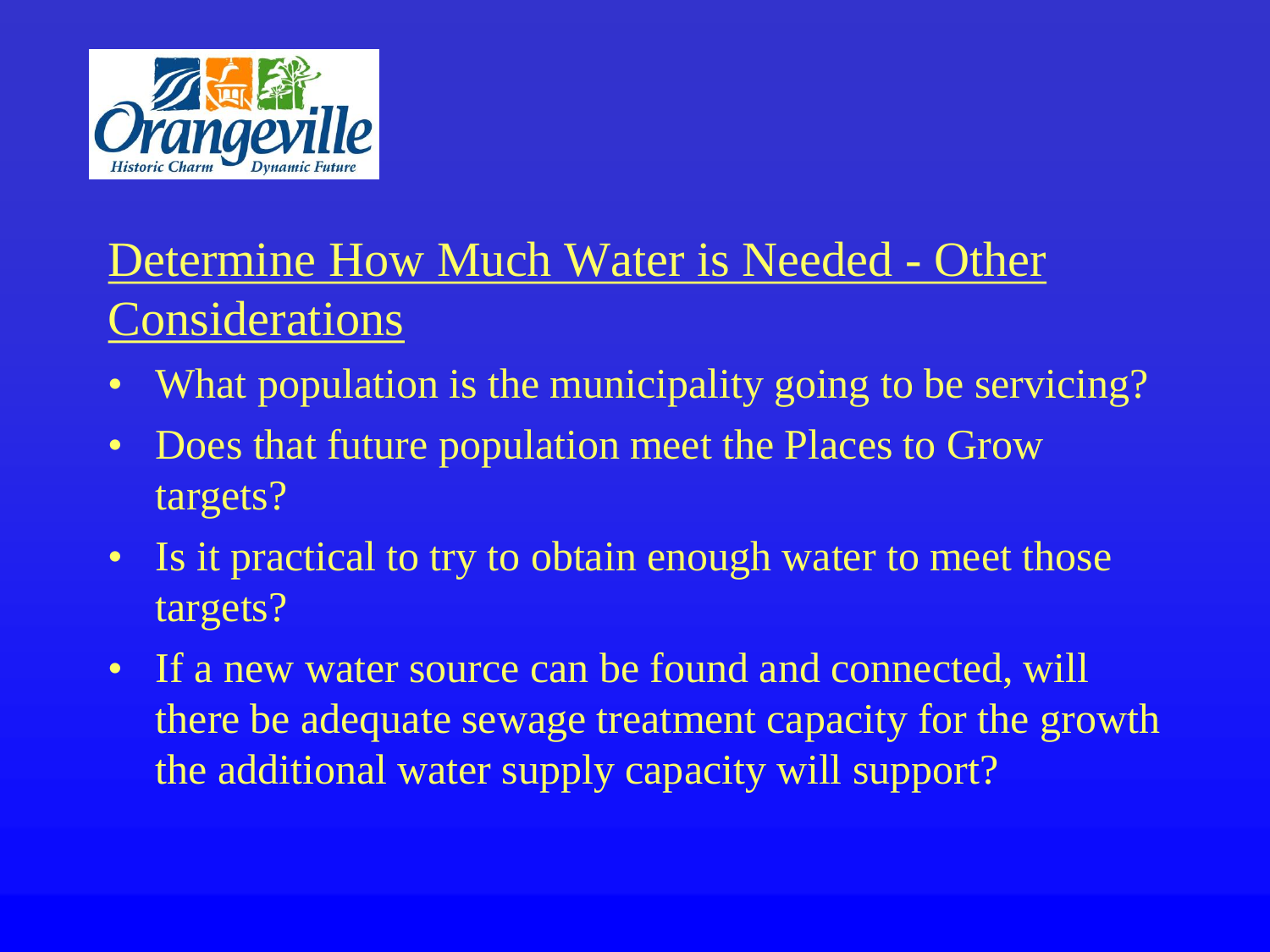

#### What are the Options?

- Class EA process requires proponent to consider the 'Do Nothing' option.
- Generally, not practical as it means lands designated for development could not be serviced or the additional water is needed to make up lost supply cannot be found.
- Increase the available supply by optimizing the use of existing supply and facilities .
- Introduce or expand conservation opportunities.
- But in the end, new sources will likely need to be found, and for Orangeville those new sources will be outside its municipal boundaries.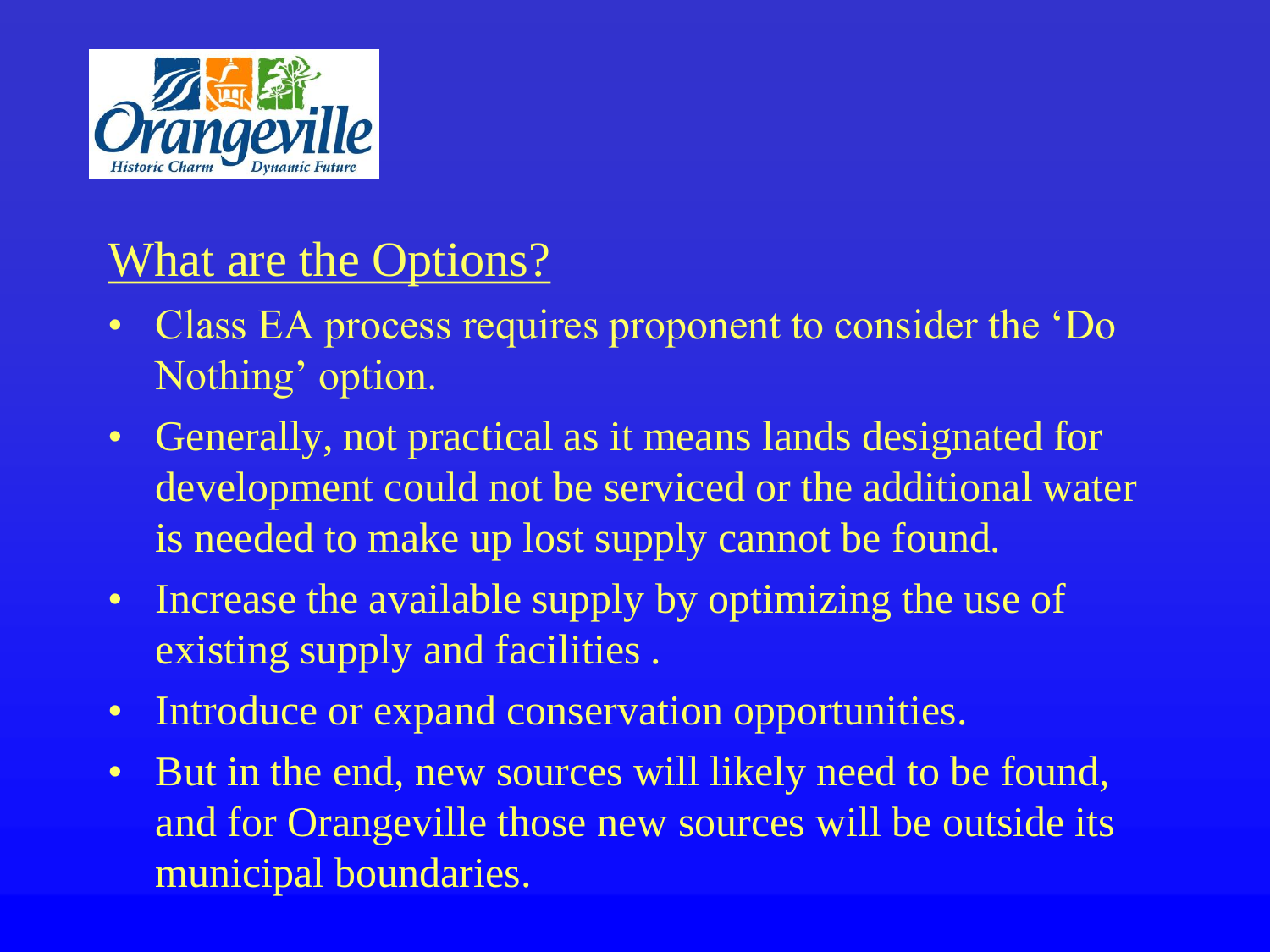

### Set Out the Steps in the Process

- Assess the "environment" and identify alternative solutions; ie, different well locations.
- Consult the "Public" on the problem statement and the alternative solutions.
- "Public" includes all parties who may be affected by the undertaking; the public at large, other municipalities, regulatory agencies, special interest groups, etc.
- At the first mandatory consultation, the problem statement is identified and options that will be considered are identified.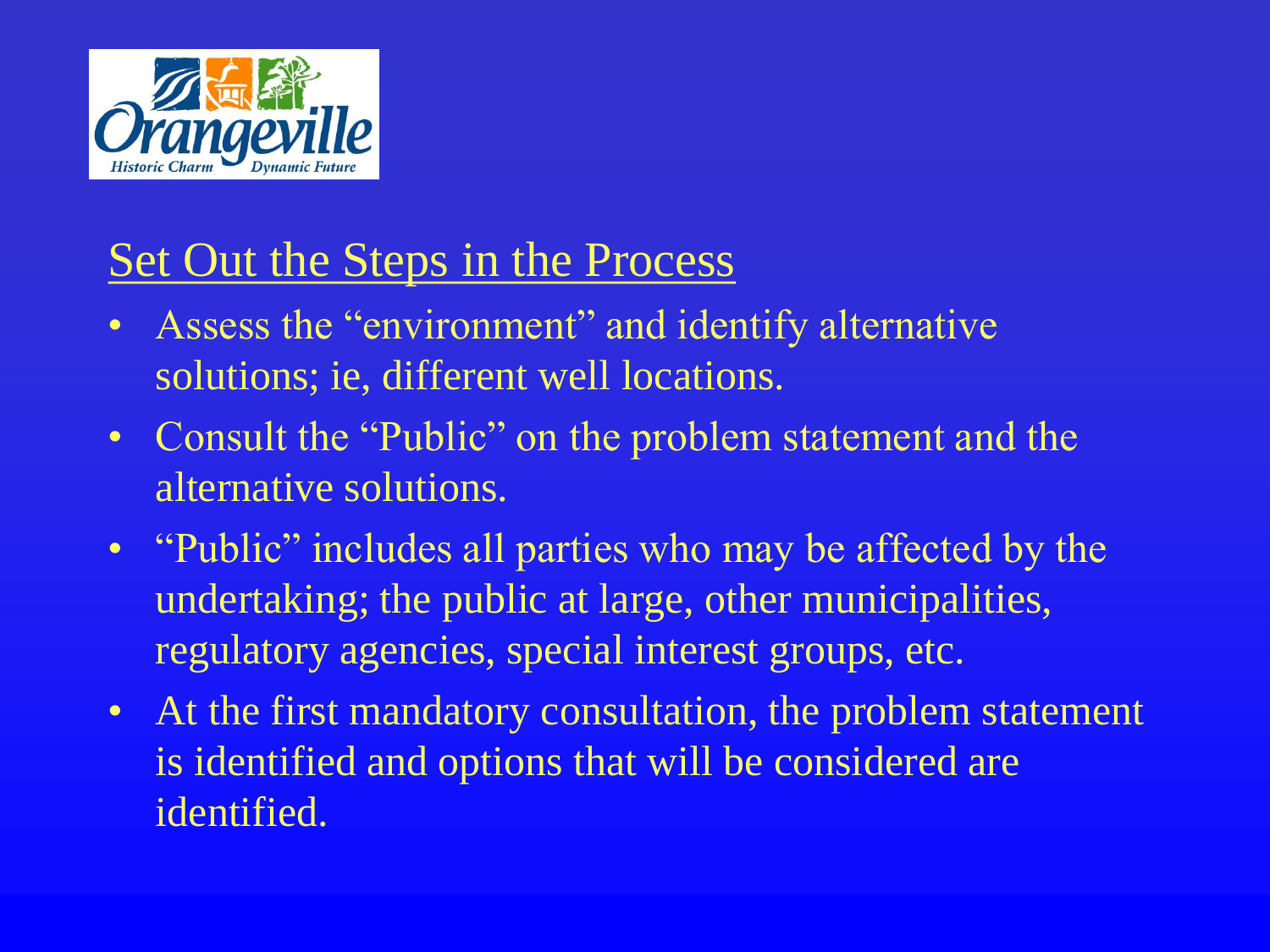

## Set Out the Steps in the Process (Cont'd)

- Evaluate the alternative solutions and determine which one will be recommended.
- Consult the "Public" and present the recommended alternative.
- Finalize the preferred design and prepare the Environmental Study Report which documents the planning process and the preferred design.
- Issue the notice of completion.
- Public has 30 days to request the Minister of the Environment for a Part II order; effectively the appeal process .
- The Part II order can be denied, referred to mediation, or granted in which case an individual EA is required.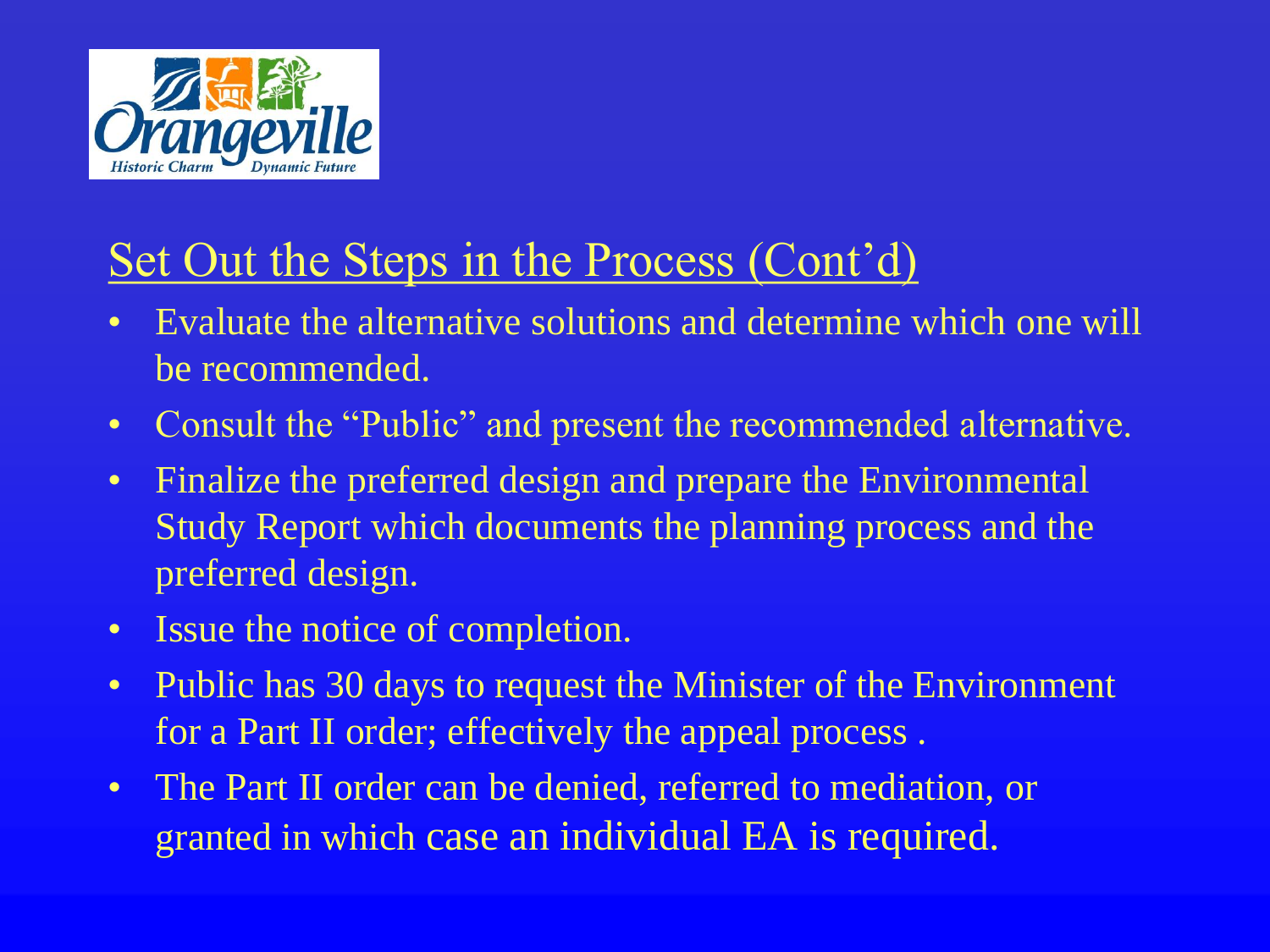

# The Challenges

- Evaluation of the alternatives requires consideration of three environments:
	- $\triangleright$  Natural;
	- $\triangleright$  Social; and
	- $\triangleright$  Economic
- As it would relate to Orangeville, the following discussion relates to finding and connecting a new well.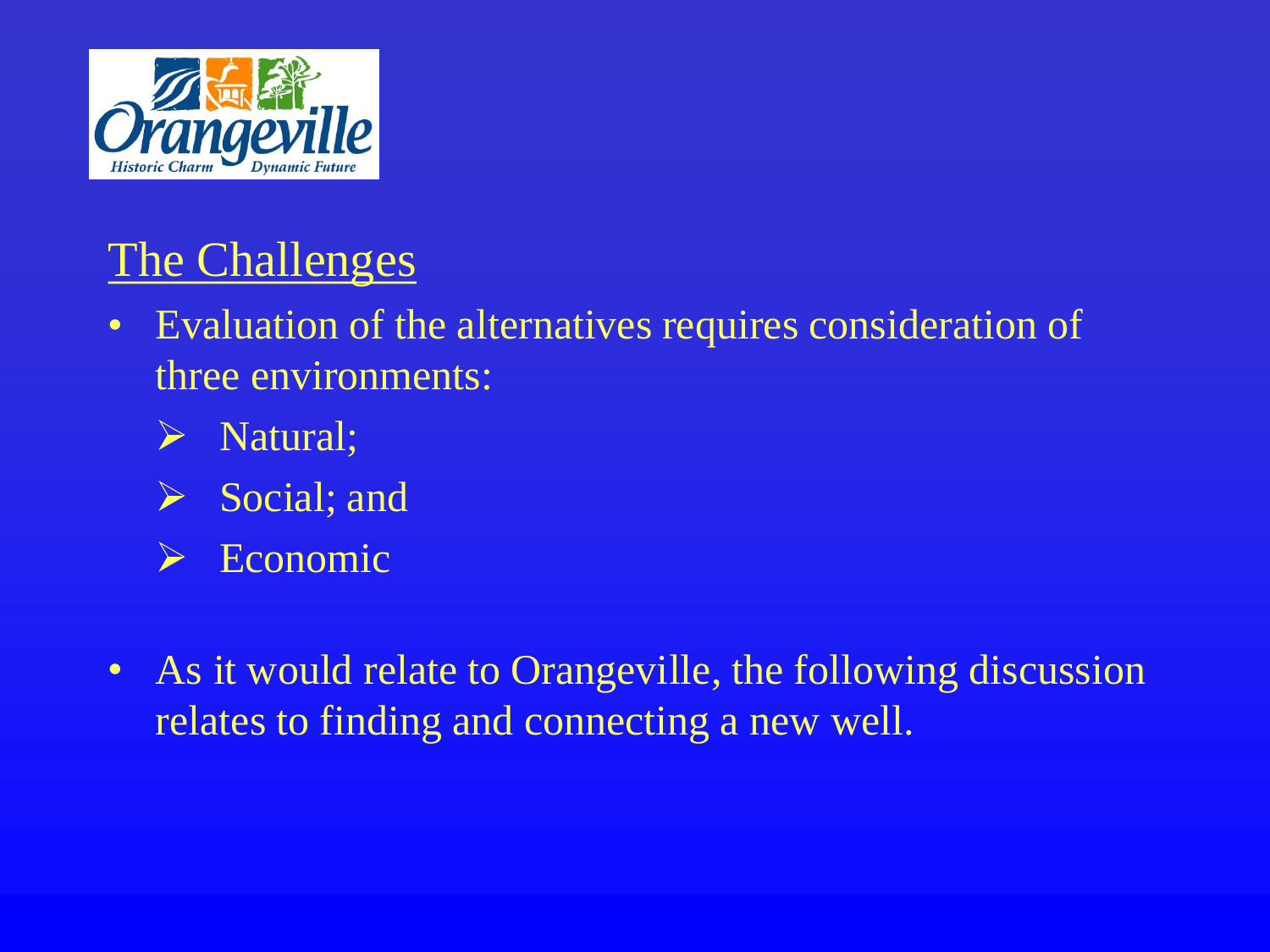

#### Natural Environment

- Will there be any effect on the natural environment; streams and fish habitats, wet lands, wood lots, etc?
- What is the geological and hydrogeological setting; is the well site secure from contamination?